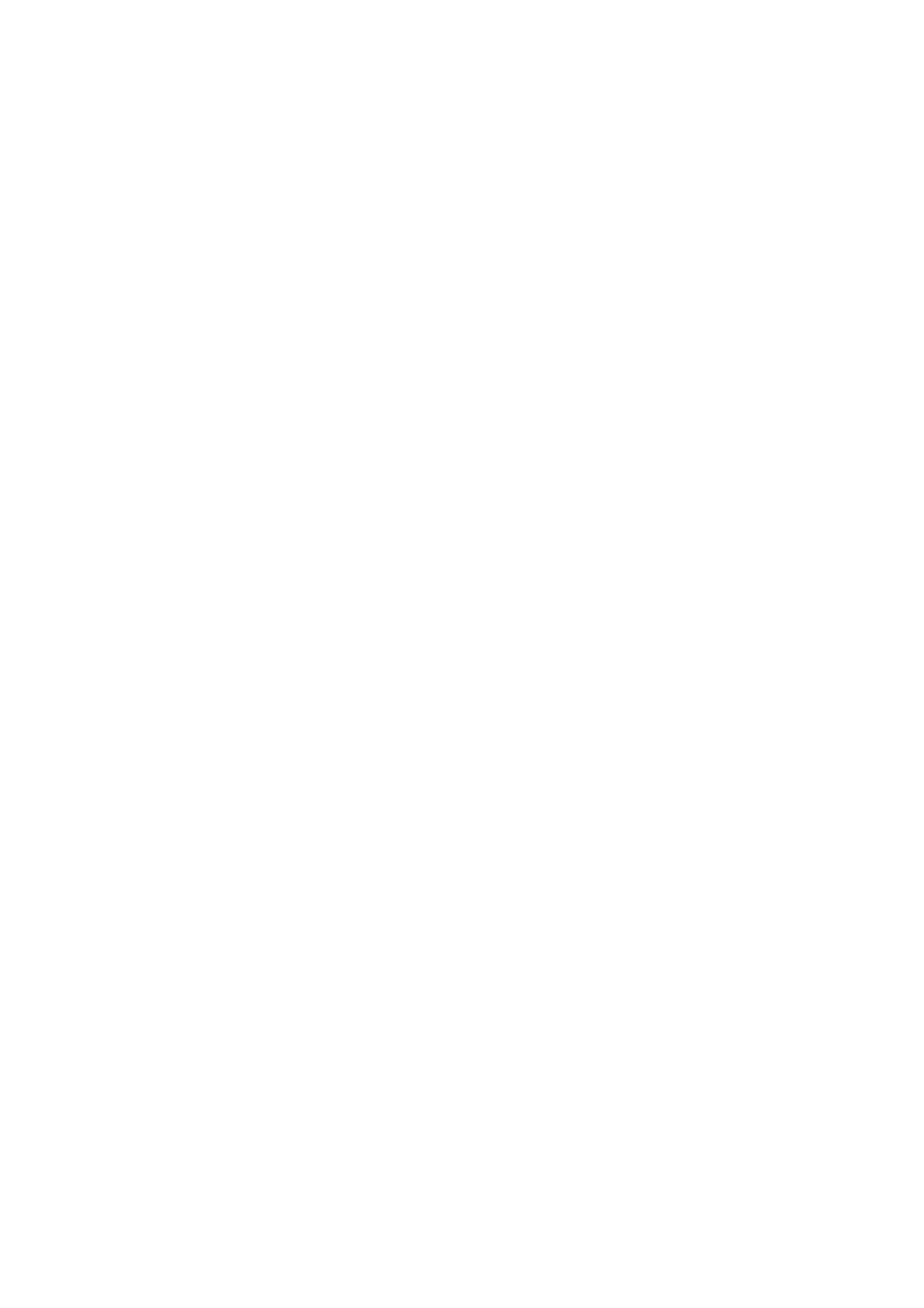#### **LIST OF PUBLICATIONS RELATED TO THE THESIS**

- I. Gayan-Ramirez GN, Testelmans D, Maes K, *Rácz GZ*, Cadot PG, Zádor E, Wuytack FC, Decramer ML (2005) Intermittent spontaneous breathing protects the rat diaphragm from mechanical ventilation effects. *Crit Care Med* **33**(12):2804–2809.
- II. Fenyvesi R, *Rácz GZ*, Wuytack F, Zádor E (2004) The calcineurin activity and MCIP1.4 mRNA levels are increased by innervation in regenerating soleus muscle. *Biochem Biophys Res Comm* **320**:599–605.
- III. *Rácz GZ*, Gayan-Ramirez G, DePaepe K, Zádor E, Wuytack F, Decramer M (2003) Early changes in rat diaphragm biology with mechanical ventilation. *Am J Respir Crit Care Med*  **168**(3):297–304.
- IV. Zádor E, Szakonyi G, *Rácz G*, Mendler L, Ver Heyen M, Lebacq J, Dux L and Wuytack F (1998) Expression of the sarco/endoplasmic reticulum  $Ca^{2+}$ -transport ATPase protein isoforms during regeneration from notexin-induced necrosis of rat soleus muscle. *Acta Histochem* **100**:355–369.

## **LIST OF OTHER PUBLICATIONS, NOT RELATED TO THE THESIS**

- V. De Paepe B, *Rácz GZ*, Schroder JM, De Bleecker JL (2004) Expression and distribution of the nitric oxide synthases in idiopathic inflammatory myopathies. *Acta Neuropathologica Berl* **108**:37–42.
- VI. De Paepe B, Schroder JM, Martin J-J, *Rácz GZ*, De Bleecker JL (2004) Localization of the α-chemokine SDF-1 and its receptor CXCR4 in idiopathic inflammatory myopathies. *Neuromusc Disord* **14**:265–273.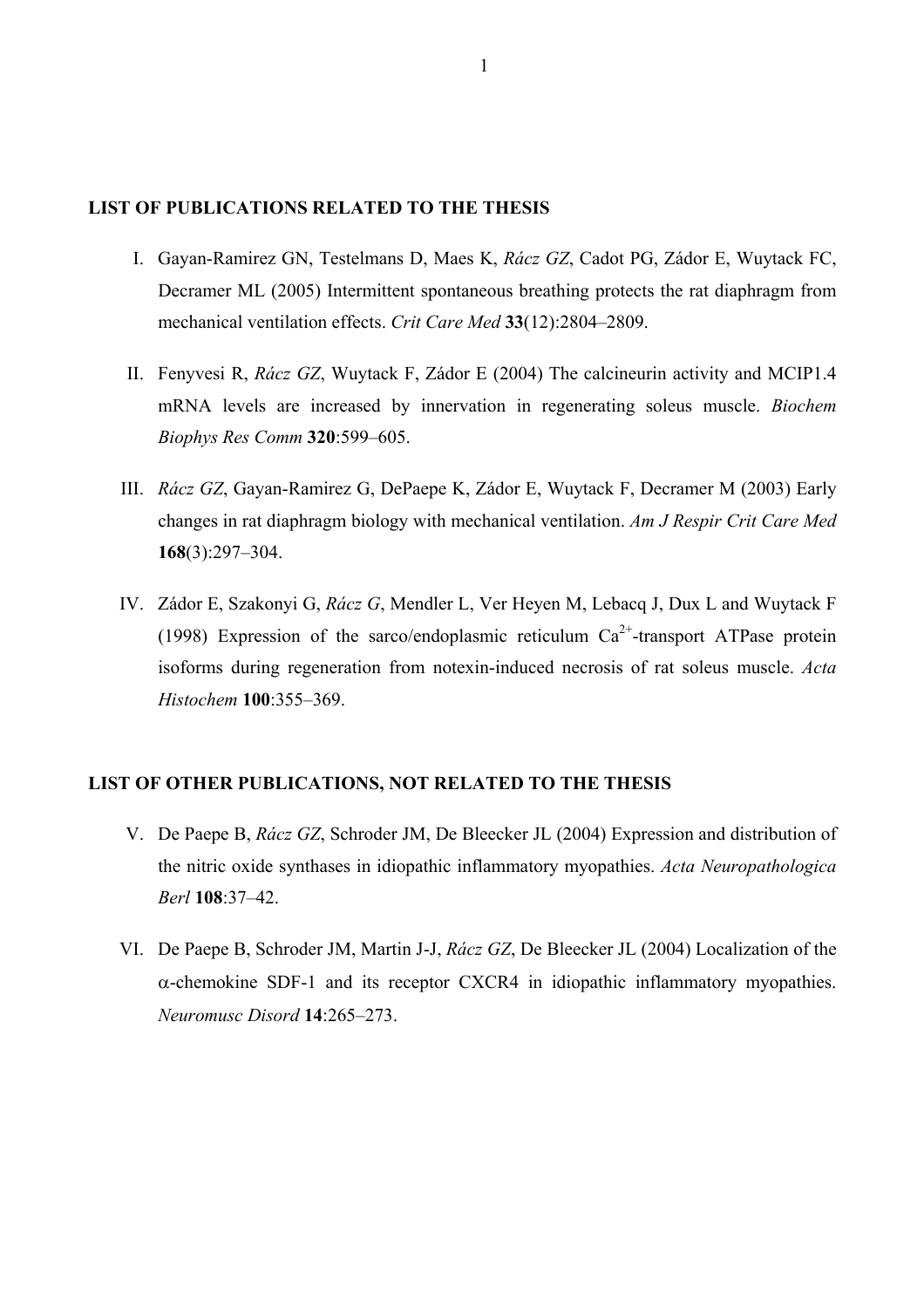#### **1. INTRODUCTION**

Skeletal muscle is composed of different types of myofibers, which are the result of coordinated expression of distinct sets of structural proteins and metabolic enzymes. Most of the proteins involved in contractile function, for example the myosin heavy chain (MyHC), and the sarco(endo)plasmic reticulum  $Ca^{2+}$ -ATPase (SERCA), exist as multiple isoforms, which are usually distributed in a myofiber type specific and coordinated manner. Although patterning of skeletal muscle fiber composition begins to appear during embryonic development, any muscle can be partially or completely remodelled by stimuli applied to fully mature adult myofibers, most importantly by different patterns of motor nerve activity and contractile work. Several key pathways have been implicated in the transcriptional control of muscle-specific genes including some of the MyHCs and SERCAs. First, the MRF proteins, myogenin, MyoD, myf-5 and MRF4 were found to be regulated by electrical activity and to mediate the expression of a variety of downstream proteins in pre-existing muscle fibers. Second, the temporal and chronic elevation of the intracellular concentration of calcium ions regulates many signalling pathways associated with muscle plasticity, such as fiber hypertrophy and shifts in fiber phenotype. Calcineurin, a  $Ca^{2+}$ -calmodulin-dependent protein serine/threonine phosphatase (also known as protein phosphatase 2B) has been implicated as a regulatory molecule involved in the transduction of contractile activity–based signals to molecular signals, so that it may have pivotal role in the regulation of muscle growth and phenotypic gene expression in skeletal muscle.

## **1.1. Background: Mechanical ventilation study**

Various modes of mechanical ventilation are essential intervention in the intensive care unit used for the management of respiratory failure. Difficulties in weaning patients from mechanical ventilation are frequent and concern about 20–30% of the patients after prolonged mechanical ventilation. Weaning failure may be due to a variety of factors including unresolved primary illness, nosocomial infection, inadequate ventilatory drive, upper airway disease, increased work of breathing, cardiac failure or respiratory muscle weakness. Importantly, these factors are interrelated and several of them may be present in the same patient. Disuse atrophy is likely to develop in the diaphragm of patients under long-term mechanical ventilation, however, diaphragm inactivity is probably not the unique cause of weaning failure. Respiratory muscle weakness may develop during mechanical ventilation for causes other than disuse, including muscle disease, sepsis, sedation, oxidative stress, corticosteroid treatment, but mechanical ventilation by itself may also lead to inspiratory muscle dysfunction. Animal models aiming to reveal the deleterious effects of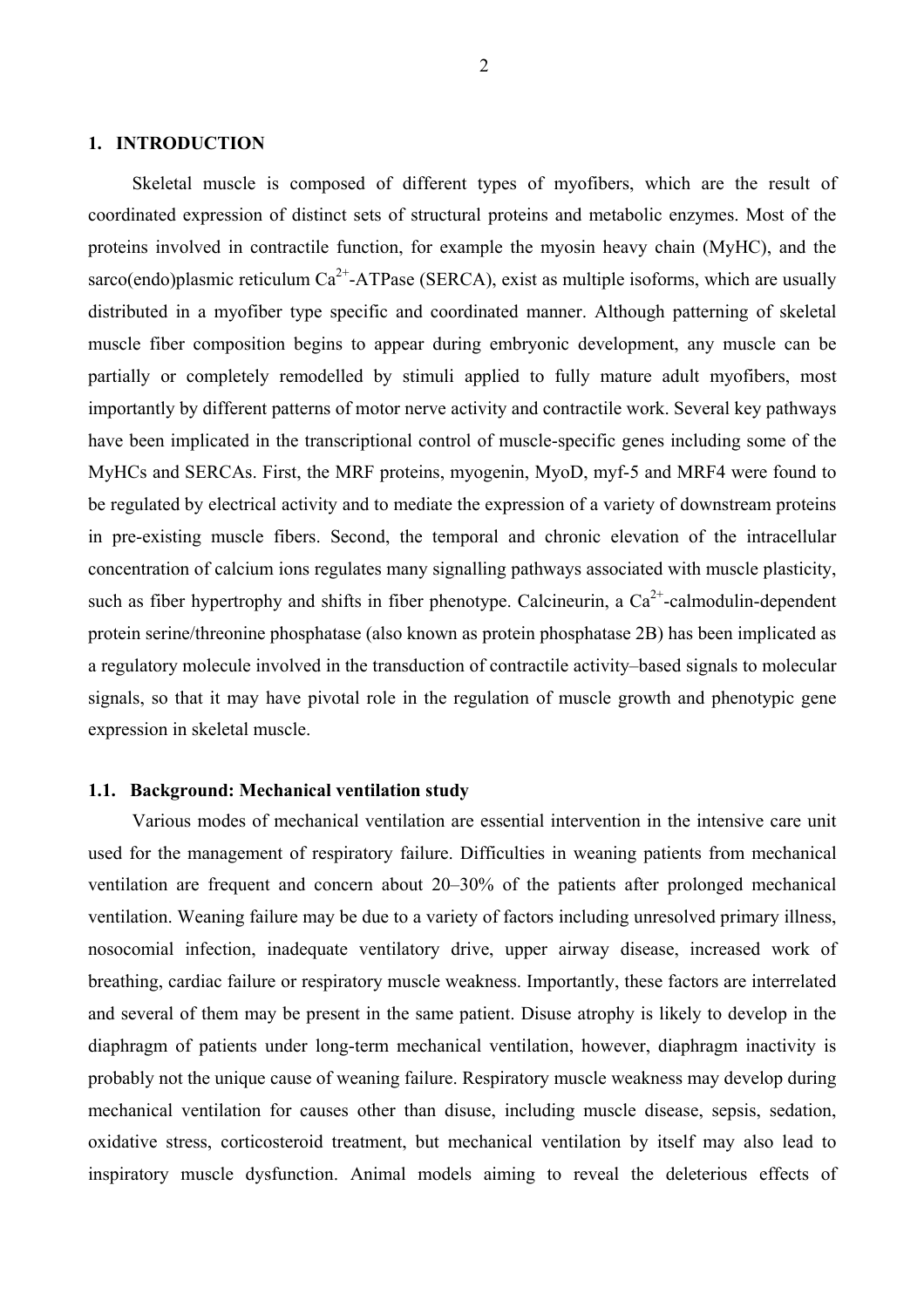controlled mechanical ventilation (CMV) on respiratory muscle function found that even short-term (1–4 days) CMV leads to decreased force-generating capacity of the diaphragm and to reduced diaphragm muscle mass. The decreased diaphragm protein levels, increased proteasome activity, and reduced level of insulin-like growth factor-I supports that atrophy is in process during CMV. The atrophy manifests with preferential decrease in the cross-sectional area of type IIa and IIb fibers. Similar alterations were observed in the intercostal, but not in the hindlimb muscles of the same ventilated animals. These changes could explain the reduced force generation.

It appears likely that one reason for these alterations to occur is inactivity and disuse atrophy, as it was shown in limb muscles in various studies. After 2–5 days of immobilization in shortened position, the gastrocnemius muscle, of which fiber type composition is similar to that of the diaphragm, show reduced levels of expression of MyHC1 and MHC2a mRNA transcripts, while the slow soleus did not show reductions in MyHC1 expression, but did show increased levels of expression of fast MyHC transcripts. However, the diaphragm differs from other striated muscles, because its total immobilization can not be achieved under *in vivo* experimental conditions. One key difference is the passive movement in CMV as the lungs are cyclically inflated and deflated. Unilateral and bilateral diaphragm denervation (without subsequent CMV) lead to significant muscle hypertrophy after 7 days, which is accompanied by increased number of hybrid fibers at the expense of pure fast fibers. In this experiment, the passive stretch of the inactive, flaccid diaphragm by the active hemidiaphragm or accessory muscles was proposed to cause the observed response. Obviously, these data show that controlled mechanical ventilation exerts early direct and deleterious effects on diaphragm function.

## **1.2. Background: Regeneration study**

Skeletal muscle has a remarkable potential to regenerate. Previous studies demonstrated that a single injection of the snake toxin notexin induces a rapid and extensive necrosis of the muscle fibers, followed by a relatively rapid and complete regeneration process. In our laboratory, the *in vivo* model of muscle regeneration has been thoroughly characterized by assessing a number of parameters, including the mRNA levels of myogenic regulatory factors (myoD, myf-5, myogenin, and MRF4) and the SERCA mRNA and protein levels. Those parameters demonstrate that in this regeneration system the fibers are totally destroyed but later recreated in the soleus muscle. A number of studies showed that the corresponding fast and slow isoforms of MyHC and SERCA, together with other non-contractile proteins were found to change in parallel in response to various stimuli. Such a coordinated change was observed *e.g.* during cyclosporin A treatment in the soleus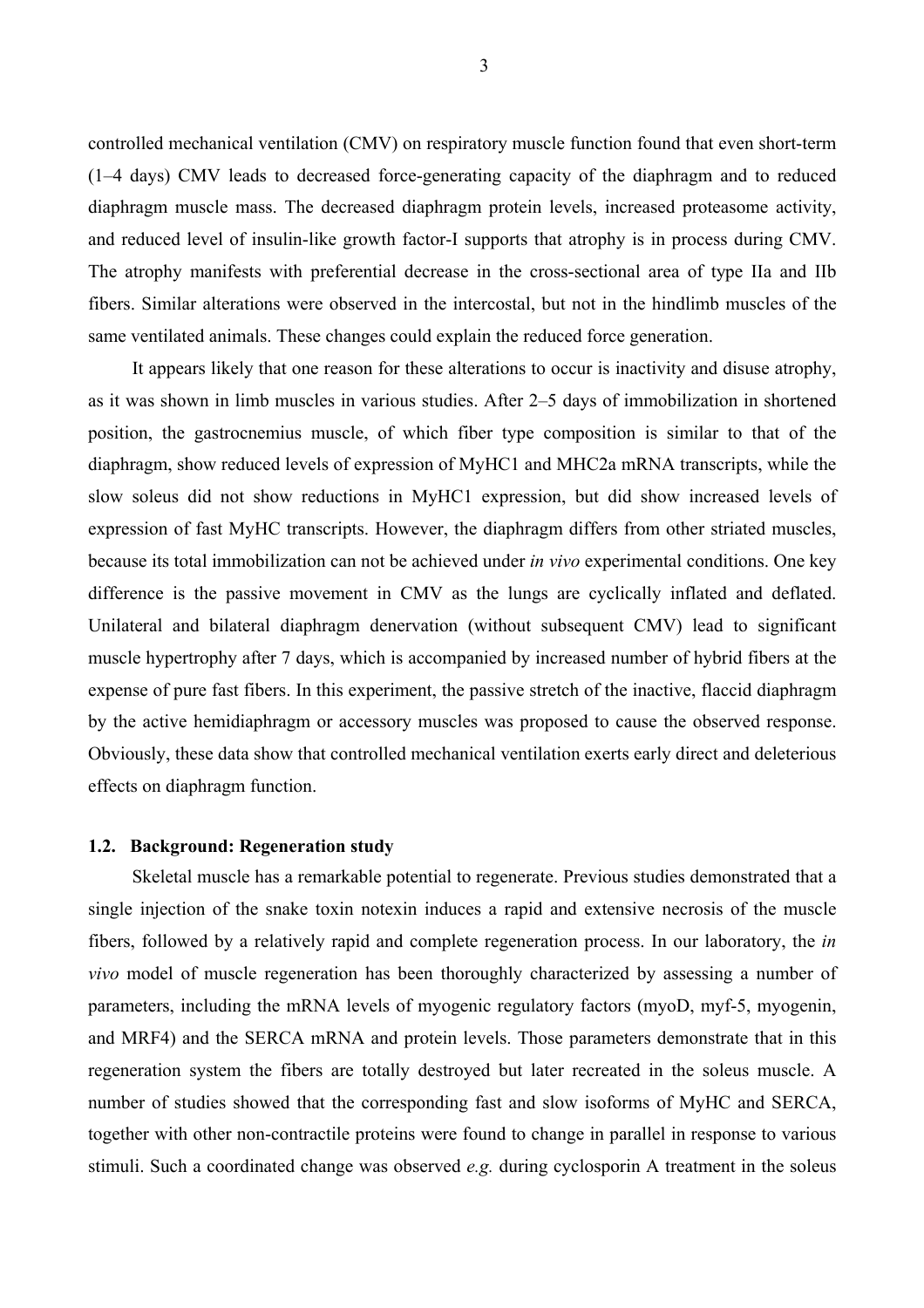or in passively stretched rat soleus muscles. Studies monitoring the effect of orally administrated calcineurin inhibitors have suggested that calcineurin stimulates in vivo muscle regeneration. Constitutively active calcineurin selectively upregulates the slow-fiber-specific promoters and the feeding of calcineurin inhibitors decreases the number of MyHC1-expressing slow fibers in rat soleus muscle through neural control. Innervation also seems to be a prerequisite for the expression of the slow SERCA2a isoform.

## **2. AIMS OF THE STUDIES**

#### **2.1. Mechanical ventilation study**

The question how mechanical ventilation affects the inspiratory muscles in patients with normal or already impaired inspiratory muscle function appears to be of great clinical relevance. Therefore, three aims were raised:

(1) To characterize the effects of mechanical ventilation on the diaphragm in terms of expression of transcription factors and key muscle proteins, which are known to associate with disuse/atrophy processes.

(2) Further aim is to unravel which of the consequences of mechanical ventilation, disuseinduced deconditioning or rhythmic passive shortening might be responsible for these effects. It was hypothesized that mechanical ventilation would alter the expression levels of contractile proteins and transcription factors and disuse-induced deconditioning and/or passive shortening would be implicated in the diaphragm alterations seen after mechanical ventilation. This effect was studied on the gastrocnemius muscle.

 (3) If it appears that one reason for any deleterious alterations to occur is inactivity or disuseinduced deconditioning, it can be assumed that the intermittent spontaneous breathing has a protective effect. Therefore we examined whether intermittent spontaneous breathing may protect the diaphragm against the detrimental effects of controlled mechanical ventilation.

#### **2.2. Regeneration study**

The role of calcineurin in defining the slow muscle fiber identity is widely accepted. The aim of this study was to compare the time scale of expression of the active calcineurin subunit and the change of calcineurin activity with the switch from fast- to slow-type myosin and SERCA isoforms during regeneration. The nerve-dependence of calcineurin expression and activity was also studied.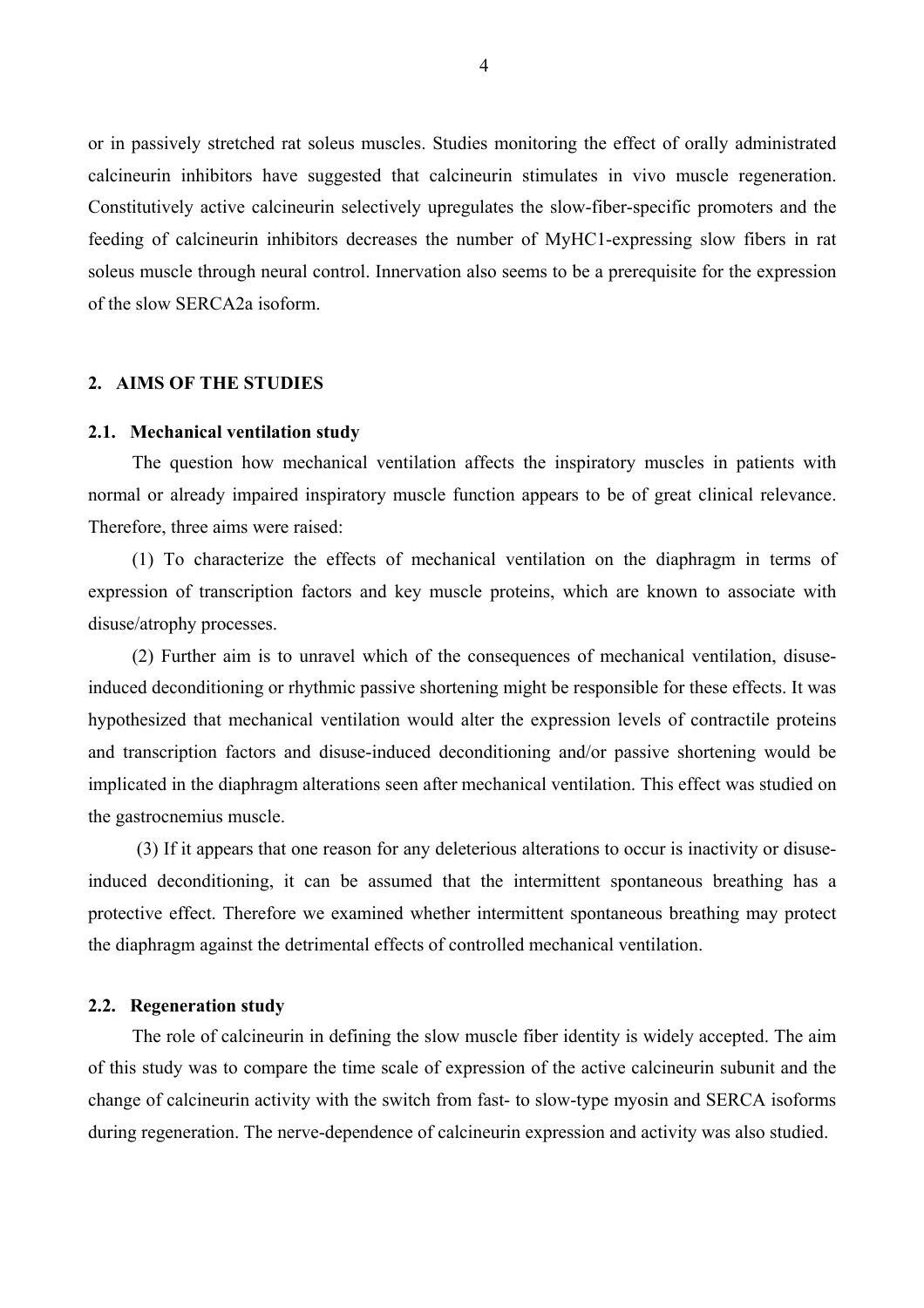#### **3. MATERIALS AND METHODS**

#### **3.1. Mechanical ventilation study**

**Study design and experimental procedures.** *Series 1 (mechanical ventilation).* 52 male Wistar rats were randomly divided into three groups: (1) A control group, (group C, n=10). (2) A group of rats breathing spontaneously for 24 hrs, in which the same surgery was performed as in the mechanically ventilated rats (group SB, n=5). (3) A group of rats submitted to 24 hrs of anaesthesia and continuous controlled mechanical ventilation (group CMV, n=7). The mRNA levels and/or the protein levels of several factors that possibly influence diaphragm function were measured: MRF and Id-proteins; MyHC and SERCA isoforms; acetylcholine receptor.

*Series 2 (effects of immobilization and rhythmic passive shortening on the gastrocnemius).* 12 animals were instrumented as in the mechanical ventilation study, but in addition, the right hindlimb was immobilized, and the left hindlimb was also passively moved rhythmically. A ventilator was adapted such that it allowed attachment to the left hindlimb of the rat. Movements of the piston were translated into movements of the foot, producing thereby passive shortening of the gastrocnemius at 55 movements per minute. The device was calibrated such that the shortening was approximately 10% of resting muscle length, a change in length similar to the one undergone by the diaphragm during mechanical ventilation. The moved hindlimb (group I+PS, n=12) was compared with the contralateral side, which was immobilized at resting position and underwent the effects of anaesthesia and disuse-induced deconditioning (group I,  $n=12$ ). The gastrocnemius muscle from the *Series 1* study control animals served as the true control group (group C, n=10).

*Series 3 (intermittent mechanical ventilation).* Adult male Wistar rats were randomly divided into five groups: (1) A control group consisting of awake animals free from intervention (group C#2, n=5). (2) A group of rats breathing spontaneously for about 24 hrs submitted to the same sham surgical procedure than the mechanically ventilated rats (group SB#2, n=5). (3) A group of rats submitted to 24 hrs of continuous controlled mechanical ventilation (group CMV#2, n=7). (4) A group of rats submitted to 24 hrs of controlled mechanical ventilation with intermittent spontaneous breathing (group ISB5, n=9). The animals were allowed to breathe 5 minutes spontaneously every 5 hrs 55 minutes of controlled mechanical ventilation. (5) A group of rats submitted to 24 hrs of controlled mechanical ventilation with intermittent spontaneous breathing (group ISB60, n=8), breathing 60 minutes spontaneously every 5 hrs of controlled mechanical ventilation.

Except for the control rats, all animals were initially anesthetized with sodium pentobarbital (60 mg/kg intraperitoneally) and were tracheotomized, and their body temperature was continuously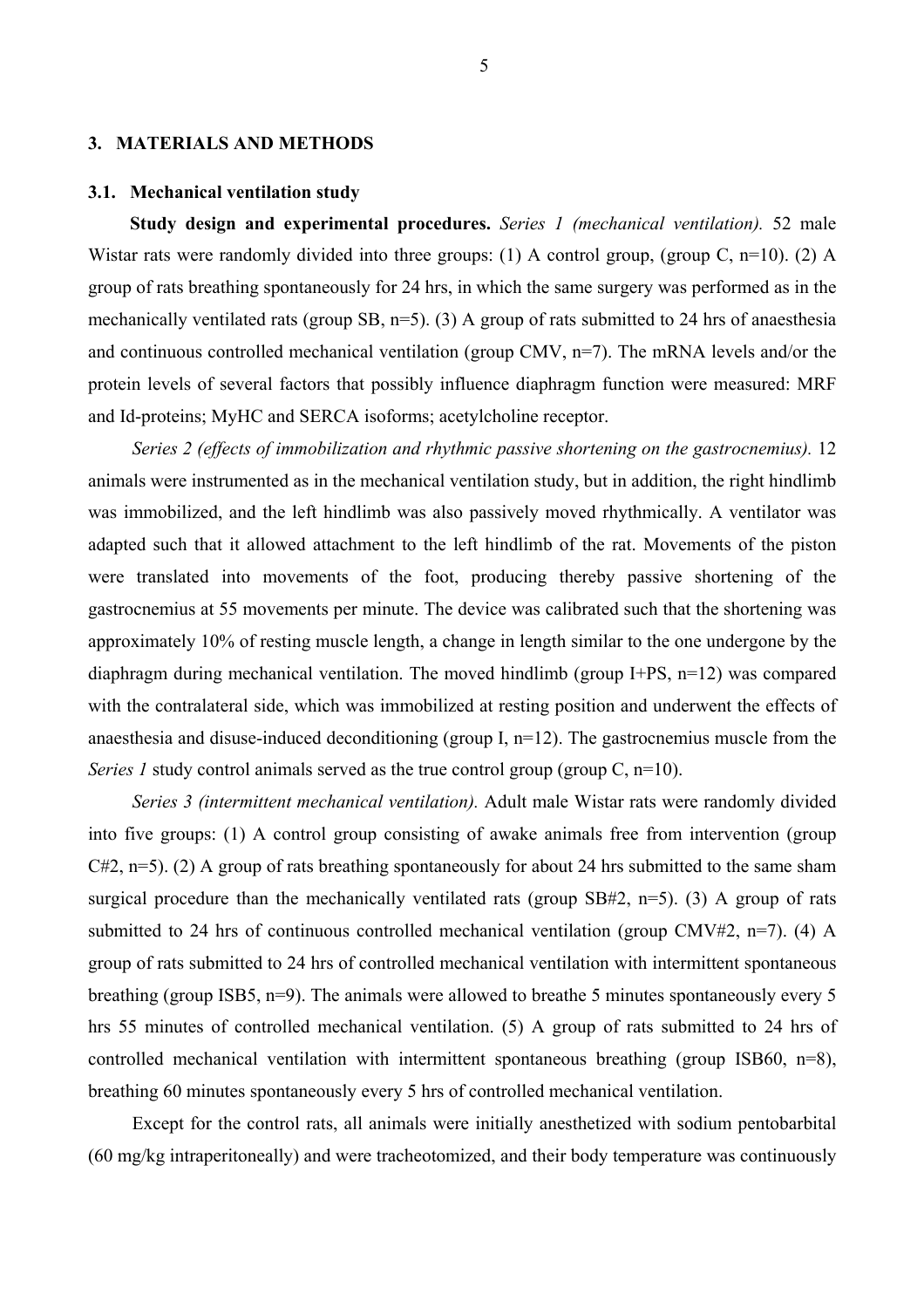monitored with an internal probe and maintained at 37°C. During the 24 hours, continuous infusion of anaesthetic (2 mg/100 g body weight/hr) and heparin (2.8 U/ml/hr) was given via the right jugular vein and carotid artery, respectively, using pressure pumps. Constant levels of anaesthesia were controlled throughout the experiment by evaluating foot reflex, corneal reflex, arterial blood pressure, and breathing pattern (for the spontaneously breathing group). Animals also received enteral nutrition, including vitamins and minerals that were administered via a gastric tube. Animals breathed humidified air enriched with  $O_2$  and maintained at 37 $^{\circ}$ C. During the period of mechanical ventilation, animals were ventilated with a volume-driven small animal ventilator. The tidal volume was set at  $\pm 0.5$  ml/100 g and the respiratory rate was 55–60 breaths/min. After completion of the 24 hours, blood gas analysis was performed while part of the diaphragm and the whole gastrocnemius samples were removed and frozen in liquid  $N_2$ .

**mRNA extraction and RT-PCR.** (In *Series 1 and 2*) Part of the diaphragm and the whole gastrocnemius were taken, total RNA was isolated using a modified guanidinium isothiocyanate-CsCl method. Samples of total RNA were subjected to oligo(dT)-primed first-strand cDNA synthesis and PCR.

**Myosin heavy chain extraction and separation.** (In *Series 1 and 2*) Myosin heavy chain isoforms from the diaphragm and gastrocnemius were extracted and SDS-PAGE with 8% separating gel containing 30% glycerol and 4% stacking gel was running during 24 hours. The gels were stained with silver nitrate, air dried, and scanned.

**Western blot quantification of MyoD and myogenin.** (In *all series*) Frozen muscle samples were homogenized and proteins were separated by SDS-PAGE, blotted. MyoD and myogenin were detected by indirect immunohybridization and developed by reaction of the conjugated peroxidase.

**Measuring of diaphragm contractile properties.** (In *Series 3*) Segments of the costal diaphragm were removed for measurement of *in vitro* contractile properties. Two diaphragm bundles per animal were suspended in a tissue bath containing Krebs solution continuously aerated with 95% oxygen and 5%  $CO<sub>2</sub>$  maintained at 37°C. Optimal length for peak twitch force was established for each bundle, and the force-frequency relationship was established by stimulating the bundles at the following frequencies: 1, 25, 50, 80, 120, and 160 Hz (250-msec train duration, 0.2 msec pulse duration). After completion of this protocol, bundle length was measured at optimal length and weighted. Cross-sectional area was obtained by dividing bundle weight by muscle specific density and optimal length. Forces were expressed per unit cross-sectional area.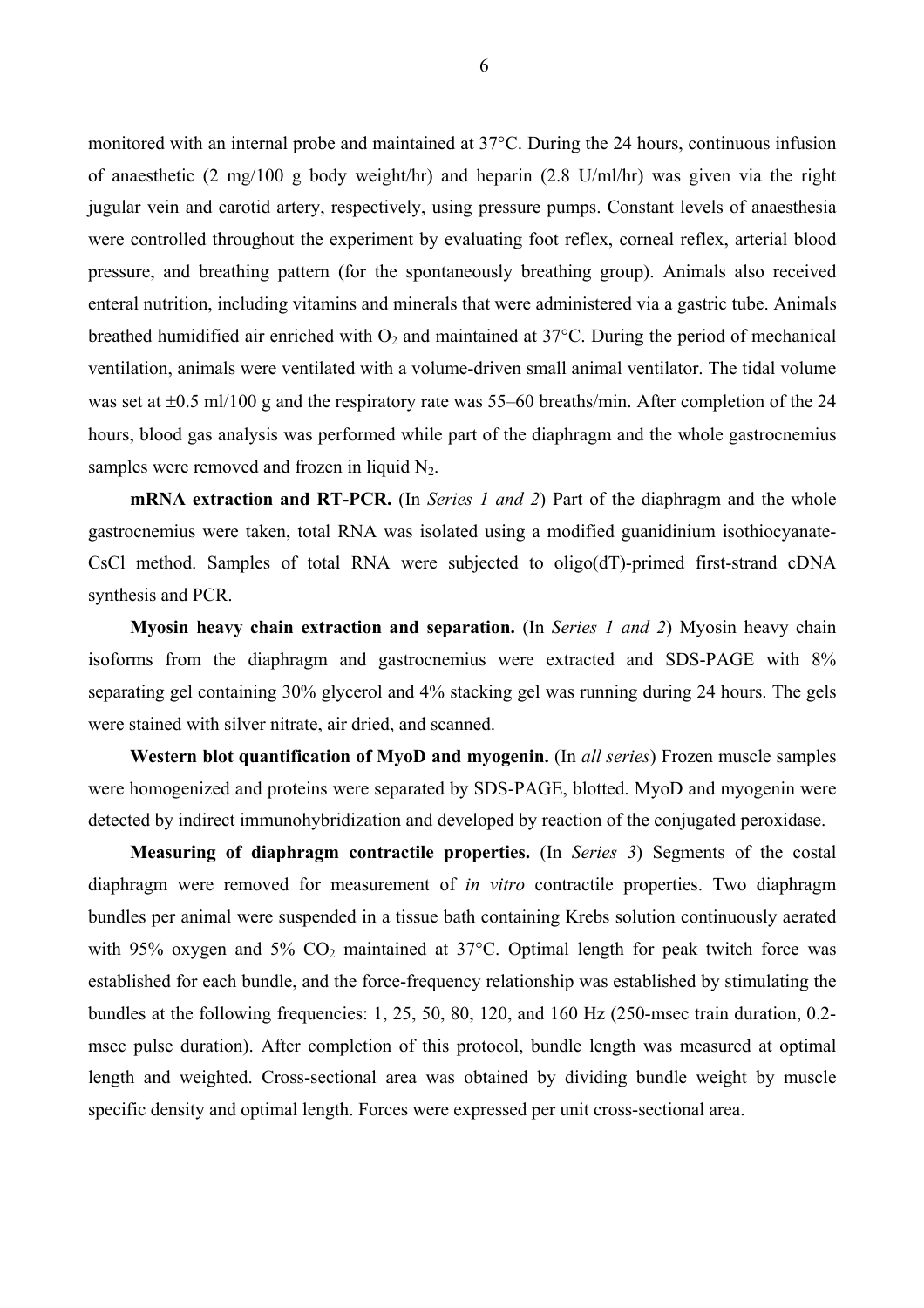## **3.2. Regeneration study**

**Animals and treatment.** In narcotized three month old Wistar rats, the soleus muscle was injected with 20 µg venom of the mainland tiger snake (*Notechis scutatus scutatus*). On day 1, 3, 5, 7, 10, 21 or 28 the entire soleus muscle was removed. For the calcineurin expression experiment, regeneration was induced immediately after the denervation of the soleus, where the sciatic nerve was transected in the level of the thigh.

**mRNA extraction and RT-PCR.** The total RNA was isolated as described by Chomczynski and Sacchi. Samples of total RNA of each soleus was subjected to oligo(dT)-primed first-strand cDNA synthesis and multiplex PCR (MyHC or SERCA isoforms together with the internal control GAPDH). 5µl of the primary amplification product were radiolabelled with  $\left[\alpha^{-32}P\right]$ dCTP in 2 additional cycles. After electrophoresis, the gels were air-dried and  $^{32}P$ -spots were quantified.

**Protein extraction, electrophoresis and Western-blots.** Different methods were used for the extraction of MyHC, SERCA and calcineurin A. The suitable protein extracts were electrophoresed and blotted. SERCA, MyHC isoforms and calcineurin A were detected by indirect immunohybridization and developed by reaction of the conjugated peroxidase or Vistra EFC kit.

**Calcineurin activity assay.** Untreated, 5 days and 10 days old regenerating and denervated regenerating muscles were homogenised and centrifuged in the following solution: 50 mM Tris-HCl, (pH 8), 250 mM sucrose, 10 µg/ml leupeptin, 0.2 mM PMSF, 2 mM EGTA, protease inhibitor cocktail, 5 mM ascorbic acid, 0.15% β-mercaptoethanol, 0.5 mM DTT. Enzyme activity was measured by a colorimetric assay kit. The principle of the measurement is the following: the sample calcineurin A dephosphorilates the p-Ser phosphopeptide substrate in the presence of  $0.5 \mu M$ calmodulin, the released inorganic phosphate is detected by Malachite Green reagent.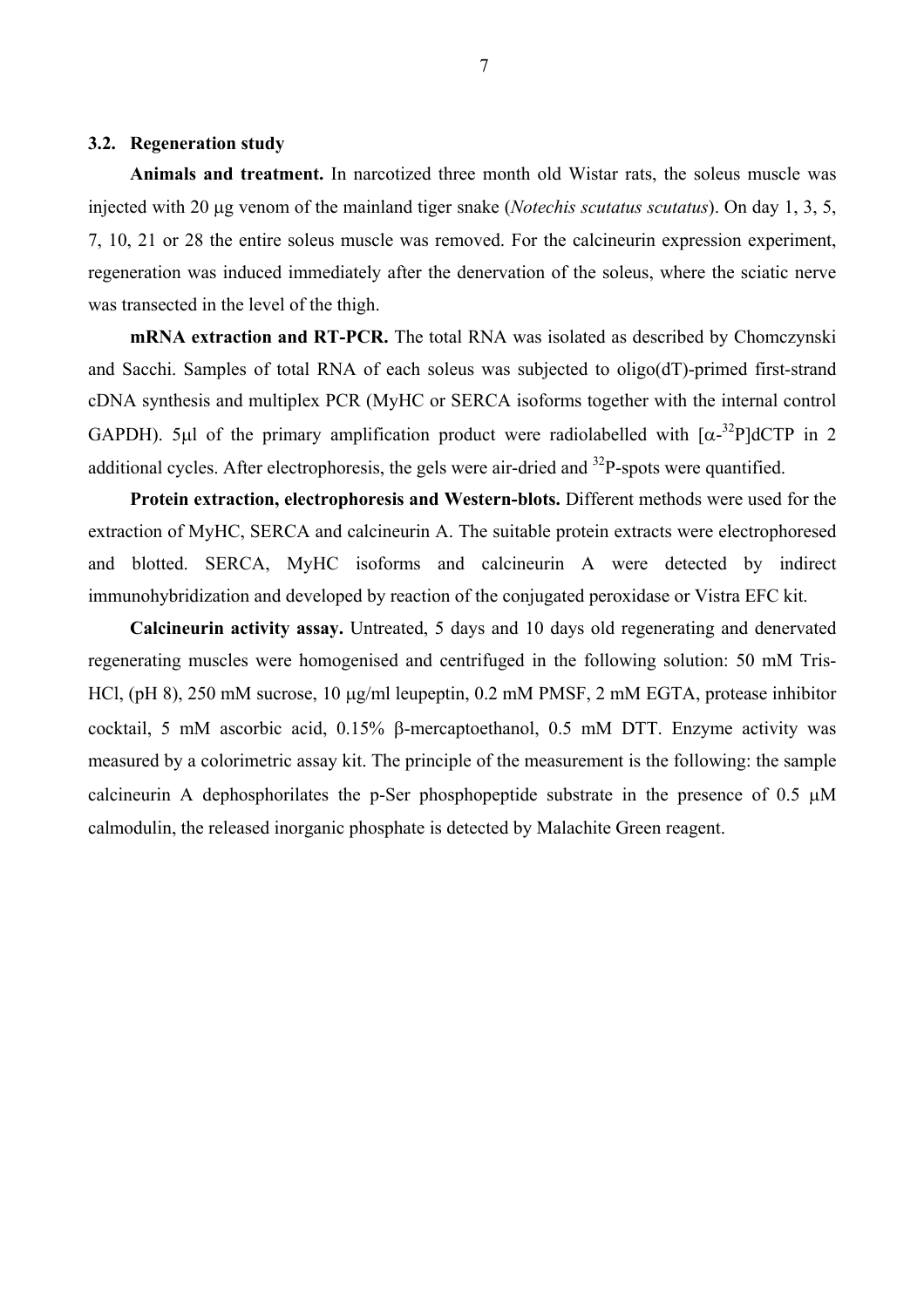#### **4. RESULTS & DISCUSSION**

#### **4.1. Mechanical ventilation study**

**General findings.** Mortality was 25% in the mechanically ventilated (CMV) rats, it was higher in the spontaneously breathing group (SB) (65%) because in the latter group overdosing of anaesthesia led to apnoea and death. For the rhythmic passive shortening study, 10 out of 12 animals survived, such the mortality rate was 16%. In the intermittent mechanical ventilation study mortality was 25% for the CMV#2, ISB60 and ISB5 groups, while it was 37% for the SB#2 group. Arterial blood pressure and blood gases for anesthetized rats were not significantly different between the groups and remained in the normal range for all studied variables.

**Effect of controlled mechanical ventilation.** Compared to controls (C), diaphragm myogenin mRNA levels were significantly increased in the CMV group  $(+67\%, p<0.01 \text{ vs C})$  while they tended to increase in the spontaneously breathing group (+32%, not significant). Myf-5 mRNA increased along with myogenin after mechanical ventilation  $(+107\%, p<0.01$  vs C), however, it also increased significantly in the spontaneously breathing group  $(+130\%, p<0.01 \text{ vs } C)$ . By contrast, the level of MyoD mRNA decreased both in the spontaneously breathing rats (–33%, *p*<0.01 vs C) and even more so in mechanically ventilated animals  $(-56\%, p<0.001$  vs C), the latter being also statistically significantly different from the spontaneously breathing group  $(p<0.05)$ . As a consequence, compared to controls the MyoD/myogenin ratio, which may reflect the ongoing changes in isoform switch, decreased significantly in the spontaneously breathing group (–34%, *p*<0.05 vs C) and more particularly after mechanical ventilation (–70%, *p*<0.001 vs C). In addition, this ratio was significantly decreased by 53% in the mechanically ventilated group compared to the spontaneously breathing group  $(p<0.01$  vs SB). mRNA levels of MRF4, a factor involved in the later stages of myogenic transformation pathway, remained unchanged. On the protein level, diaphragm MyoD was significantly reduced in mechanically ventilated group (–49%, *p*<0.05 vs C and SB) and remained unchanged in spontaneously breathing animals while myogenin tended to increase (SB: +115% and mechanically ventilated: +59% vs C, *p=*0.08).

Inhibitor of DNA-binding protein-1 (Id1) mRNA levels were significantly and equally reduced both in the diaphragm of CMV and SB animals (–30%, *p*<0.001), while Id2 and Id3 mRNA showed no changes and Id4 mRNA was not detectable.

The fast MyHC2a mRNA decreased in the diaphragm of the spontaneously breathing group  $(-10\%, p<0.05 \text{ vs controls})$  and even more so in the mechanically ventilated group  $(-20\%, p<0.001)$ vs controls). The decrease in the latter was moreover significantly different from the spontaneously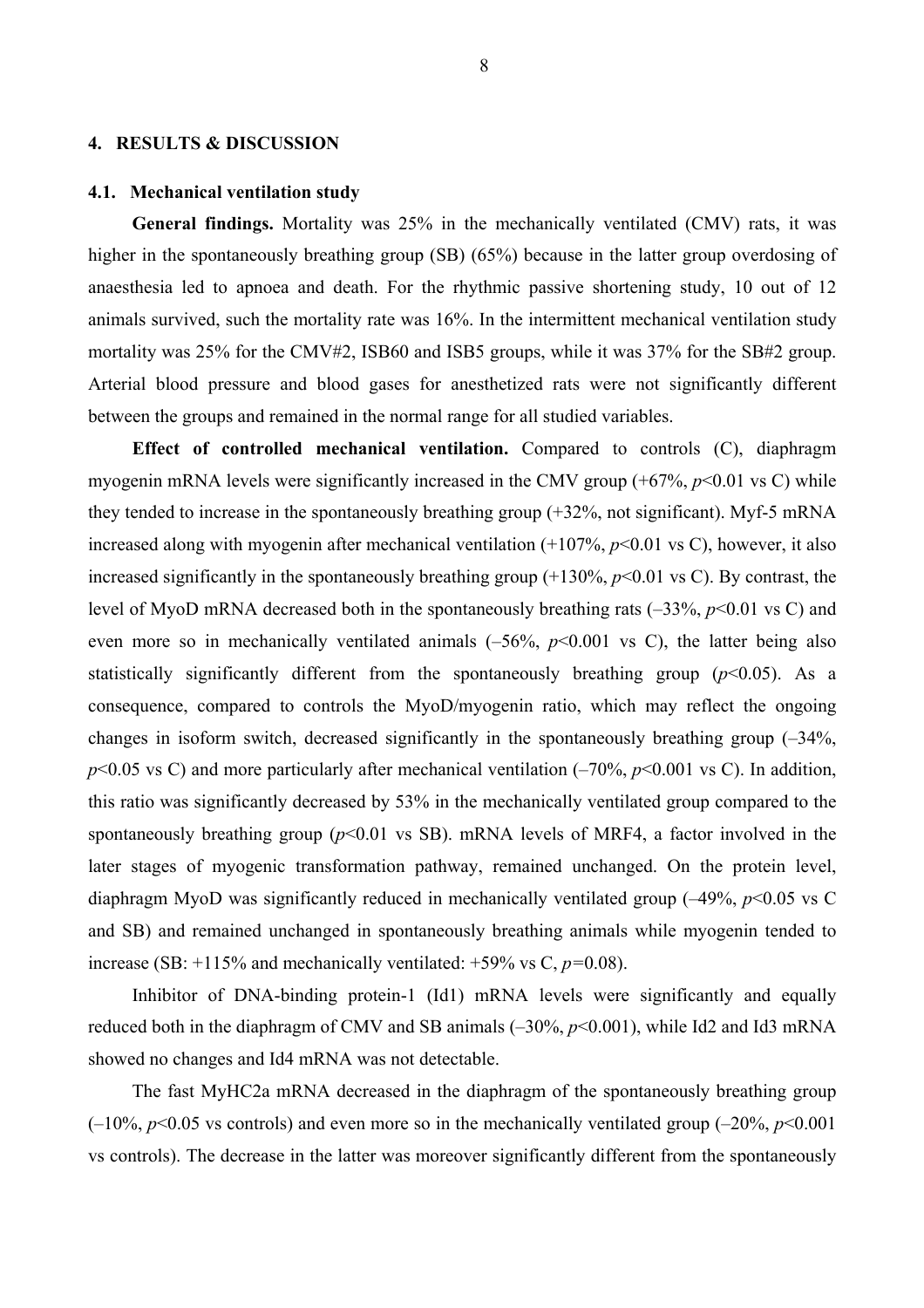breathing group (*p*<0.05). Also MyHC2b mRNA decreased, but this reached statistical significance only in the mechanically ventilated animals (–19%, *p*<0.05 vs controls). MyHC1 and 2x mRNA did not change during the experiment. The fast muscle fiber-specific SERCA1a mRNA decreased significantly in the diaphragm of the mechanically ventilated group  $(-21\% \, \text{p} < 0.05 \, \text{vs} \, \text{controls}).$ The slow-type SERCA2a mRNA did not change in the experiment. The mRNA level of acetylcholine receptor α-subunit showed a marked but not significant increase in the diaphragm of the SB  $(+140\%)$  and CMV  $(+120\%)$  groups.

The observed changes are likely to be related to the effects of controlled mechanical ventilation, as blood gas levels and arterial blood pressure, which can influence muscle force and/or transcription rate, remained within the normal range. Infection is unlikely to develop over the 24 hour time period. The caloric intake (173 kcal/kg/day) was similar to that used in the studies of other authors. The significant differences between spontaneous breathing and mechanically ventilated groups in the MyoD/myogenin ratio, or the mRNA level of MyHC2a show that although anaesthesia itself had an effect on diaphragm properties, it was markedly enhanced by controlled mechanical ventilation. The overall pattern of the changes induced by controlled mechanical ventilation points in the direction of a reduction in the mRNA levels of the fast isoforms of the respective muscle proteins (MyHC and SERCA) and fast (type IIX/B) muscle fiber cross-sectional area, paralleled by a reduction in the levels of MyoD and myogenin. These alterations are expected to favour a slow oxidative profile. This is in line with a previous report showing that although all diaphragm fibers atrophied after 18 hours of controlled mechanical ventilation, the effect on type II fibers was greater than on type I fibers. Increases in citrate-synthase activity in the diaphragm of mechanically ventilated rats further confirmed that oxidative capacity of the diaphragm increased after short-term controlled mechanical ventilation.

In mature adult skeletal muscles, the role of the muscle specific transcription factors (MRFs) is still not fully established, but their implication in situations such as denervation, immobilization, electrostimulation, mechanical loading, and hormone treatment has been demonstrated. The present study showed a downregulation of diaphragm MyoD protein expression together with a reduction in MyHC2b mRNA, type IIX/B fiber cross section area and diaphragm force after controlled mechanical ventilation. Increase of myf-5 mRNA was similar in the spontaneous breathing animals and in the rats submitted to controlled mechanical ventilation, it was likely to reflect the effect of anaesthesia and/or surgical procedure. The decrease in the inhibitor of DNA-binding protein-1 (Id1) mRNA observed in the present study was similar in spontaneously breathing and mechanically ventilated animals, suggesting thereby that this decrease was not caused by mechanical ventilation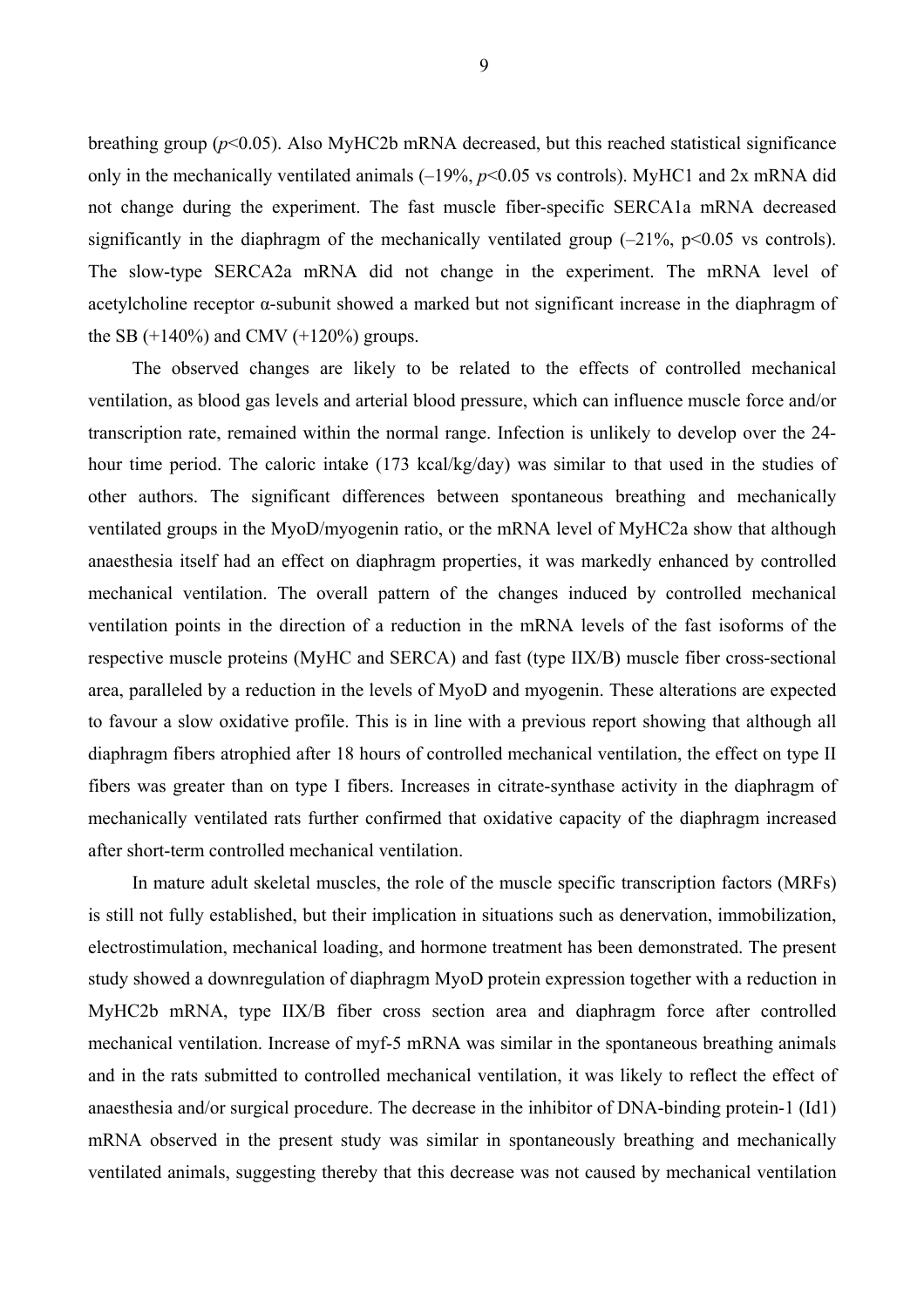but was rather related to anaesthesia or surgical procedure. Similar decreases in the Id1 mRNA were previously observed in the hamster diaphragm after anaesthesia and surgical procedure.

**Effect of passive movement on the gastrocnemius muscle.** Passive shortening combined with immobilization (I+PS) caused a significant reduction in gastrocnemius MyoD mRNA  $(-23\%$ ,  $p$ <0.05 vs C). However, after immobilization alone (I), more pronounced decay was observed  $($ 44%,  $p<0.001$  vs C and  $-21\%$ ,  $p<0.05$  vs I+PS). It is worth to note that myogenin (I: +52% and I+PS: +70%, *p*<0.05 vs C) and myf-5 (I: +34% and I+PS: +29%, not significant) mRNA increased after immobilization and also after passive shortening as was also the case in the diaphragm of mechanically ventilated and spontaneously breathing groups. As a result, MyoD/myogenin ratio decreased similarly after immobilization (–60%, *p*<0.001 vs C) and after immobilization combined with passive shortening  $(-51\%, p<0.001$  vs C). MRF4 mRNA did not change whatever was the condition. Compared to controls, gastrocnemius MyoD was significantly increased after immobilization  $(+40\%, p<0.01$  vs C) and after immobilization and passive shortening  $(+52\%,$  $p<0.001$  vs C). For myogenin, a tendency to increase was also observed in both groups (I:  $+36\%$ ) and I+PS: +44% vs C) compared to controls but these increases failed to reach statistical significance. These changes in protein expression thus did not follow the changes in mRNA levels for MyoD whereas for myogenin a close accordance with the mRNA changes was present. In the immobilized and passively moved but also in the solely immobilized gastrocnemius, Id3 mRNA decreased equally  $(-27\%$  and  $-25\%$ , respectively,  $p<0.01$  vs C) while the other Id isoform mRNA did not change.

The additional data on gastrocnemius showed that passive shortening did not further affect the expression levels of the studied factors compared with immobilization-induced deconditioning. The mRNA and protein changes in gastrocnemius were similar in nature to those observed in the diaphragm after mechanical ventilation except for MyoD protein expression, which increased in the gastrocnemius but decreased in the diaphragm. Whether this increase in gastrocnemius MyoD protein is transient and will be followed by a decrease as expected from its mRNA expression is impossible to predict from these data. Although still controversial, several studies have shown that the MyoD/myogenin is highly correlated with muscle fiber phenotype, and the transformation from slow to fast phenotype is associated with decreased myogenin and elevated MyoD mRNA expression in hindlimb muscles. Similar effects were reported in electrically silent muscles: unweighting the hindlimb muscles lead to MyoD accumulation. However, the data of gastrocnemius experiments should be interpreted in the perspective of the limitations of the study. Caution should be taken when extrapolating conclusions from experiments on the gastrocnemius to the diaphragm,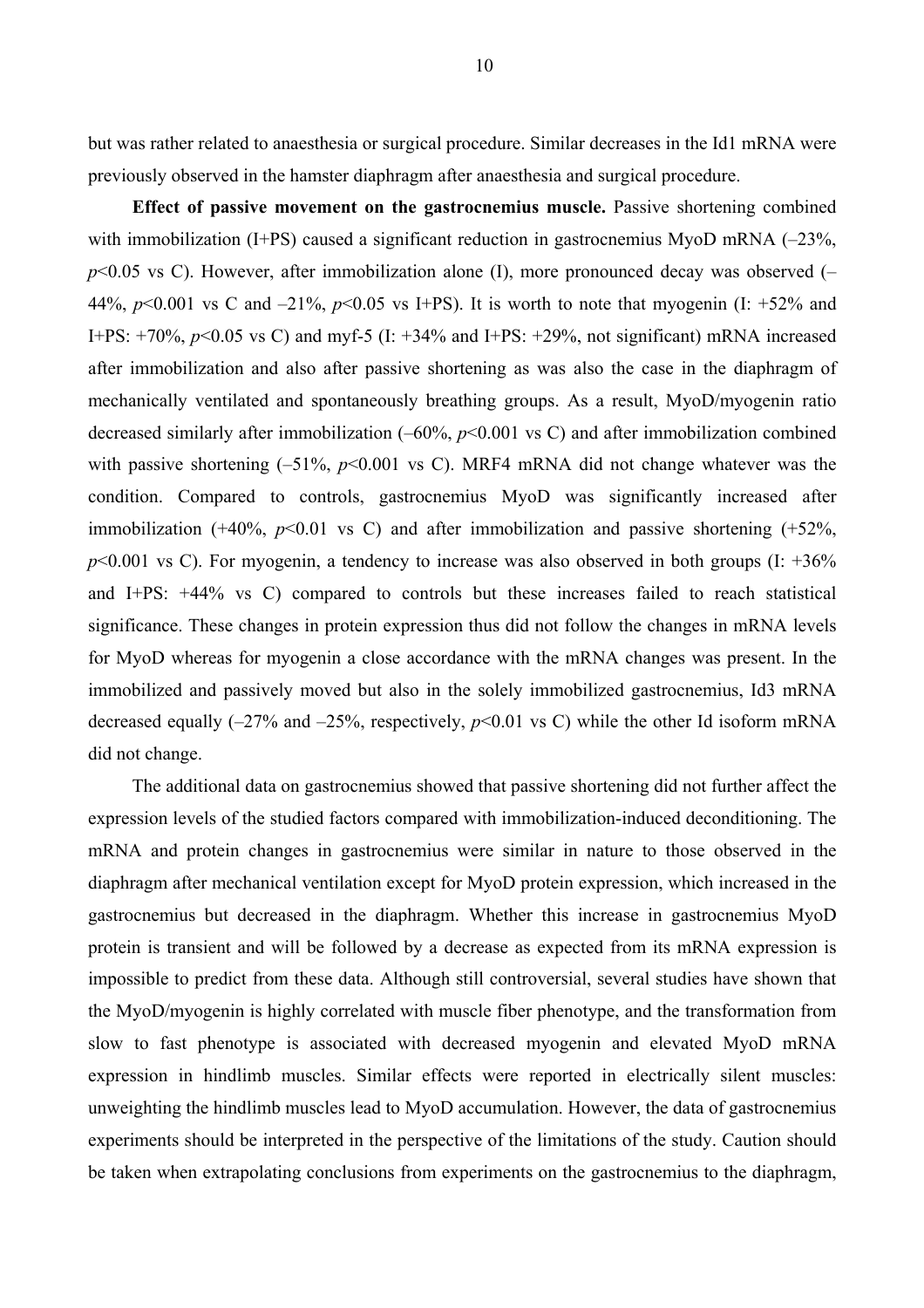as many anatomical and functional differences exist between these two muscles, *i.e.* the activity patterns of the gastrocnemius and the diaphragm are dissimilar, as the diaphragm has a longer duty cycle and is activated throughout the whole life and is likely to be particularly susceptible to the effects of inactivity. Still, among all the skeletal muscles, the gastrocnemius was probably the most suitable muscle to examine immobilization-induced deconditioning and passive shortening, because the fiber composition and mRNA content of MRFs, especially for MyoD and myogenin are similar to that of the diaphragm.

**The beneficial effect of intermittent mechanical ventilation.** In the next set of experiments, a strategy was used to maintain the diaphragm intermittently active during the course of controlled mechanical ventilation, which is basically similar to that is applied in the human medicine when the prevention of the diaphragm disuse is necessary. It was hypothesized that this strategy would help to minimize diaphragm disuse atrophy occurring with controlled mechanical ventilation. The profile of the diaphragm force-frequency curve of the controls and SB#2 group was significantly different from that of the ISB and CMV groups. More specifically, the mean asymptotic force was less in the ISB ( $p=0.008$ ) and CMV#2 ( $p<0.005$ ) groups compared with controls and SB group. Also, the mean frequency at which the diaphragm reached half of the asymptotic force was significantly different in the ISB ( $p=0.0006$ ) and CMV ( $p<0.0001$ ) groups compared with control and SB.

Compared to controls and spontaneously breathing animals, diaphragm MyoD protein expression was significantly decreased after ISB60  $(-35\%, p<0.0001)$  and even more after mechanical ventilation  $(-73\%, p<0.0001)$ . MyoD protein was tended to decrease in the ISB5 group (–27%). Most importantly, the diaphragm MyoD protein levels in the CMV#2 group were significantly different from that of both the ISB5 and the ISB60 (*p*<0.0001). For myogenin, the same pattern was observed with myogenin protein levels being particularly decreased in the CMV#2 group  $(-90\% \, p<0.0001$  vs C#2 and SB#2) and to a lesser extent in the ISB5  $(-56\% \, p<0.0001$  $p$ <0.0001 vs C and SB) and ISB60 (–67%,  $p$ <0.0001 vs C#2 and SB#2). The decrease in myogenin protein levels was significantly different between the CMV#2 and the ISB5 groups  $(p<0.0001)$ . Although this strategy did not result yet in a significant improvement in diaphragm force, it was obviously sufficient to minimize the effects of controlled mechanical ventilation on diaphragm intrinsic properties.

Whereas continuous mechanical ventilation resulted in a type I and more severe type IIX/B fiber atrophy, this was not the case in the groups allowed to intermittently breathe spontaneously during the course of controlled mechanical ventilation. As it was expected, both MyoD and myogenin protein levels were less decreased in the diaphragm after intermittent spontaneous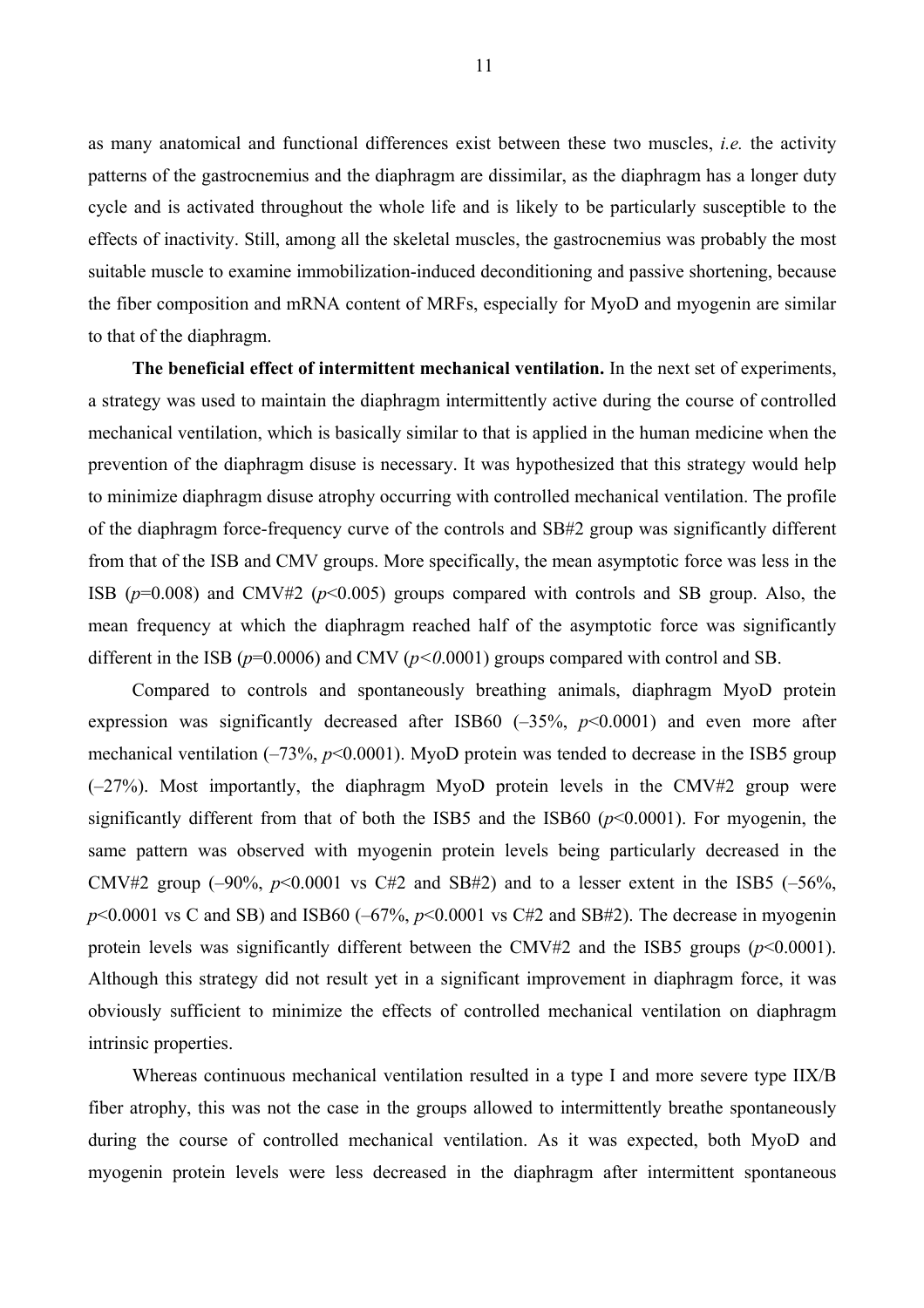breathing compared with continuous controlled mechanical ventilation. These findings are of particular interest as they show for the first time that diaphragm atrophy, due to mechanical ventilation, can be prevented by maintaining the diaphragm active for a short while during mechanical ventilation. Even a very short diaphragm activity as low as 20 minutes for 24 hours of controlled mechanical ventilation was sufficient.

Finally, it is necessary to mention that the data of the present study pertain to an experimental model of mechanical ventilation in healthy animals. The relevance of these data to the clinic is hypothetical, and it seems premature to attempt to extrapolate these data to patients. It remains first to be determined the extent to which the data of the present study may be pertinent to patients. Moreover, the present study evaluated the effect of controlled mechanical ventilation, rather than assist-control, a mode more frequently used in clinical practice. Assist-control preserves diaphragmatic contractions and attenuates the force loss compared to complete inactivity. However, not uncommonly, patients with acute respiratory distress syndrome receive passive ventilation through sedation with or without paralysis during mechanical ventilation. Thus the choice of controlled mechanical ventilation in this study is in accordance with clinical practice.

## **4.2. Regeneration study**

**Levels of MyHC and SERCA isoforms in the regenerating soleus.** During the regeneration, each MyHC type appears in a particular sequence: the fast isoforms, otherwise missing or present in low quantity in the normal slow soleus are expressed earlier. In general, the SERCA isoform levels change parallel to the corresponding MyHC. The time pattern of fast and neonatal isoforms, whose expression do not require innervation, is very similar. First, the mRNAs of the neonatal MyHC, the fast-type MyHC2x, and of the neonatal SERCA1b appeared on day 1 of regeneration. However, after showing a transient increase, peaking at days 5 and 7, they normalized again toward day 28. The mRNAs of the fast-type MyHC2a and SERCA1a isoforms nearly disappeared from the muscle on days 1–3 after injection of the toxin, but they were increased again on day 5, and after passing through a maximum on day 10, gradually declined to the normal level. The mRNA of the slow MyHC1 reappeared on day 7 and showed a monotonous gradual increase until day 28, where it reached a significantly higher level than the initial control. The transcript of the slow SERCA2a was already increasing on days 3–5 and reached practically the normal level on day 7 then it did not change until day 28.

The expression of the main fast and slow myosin and SERCA protein isoforms corresponded well to their transcript levels. The fast MyHC2a and SERCA1a protein started to recover on day 5,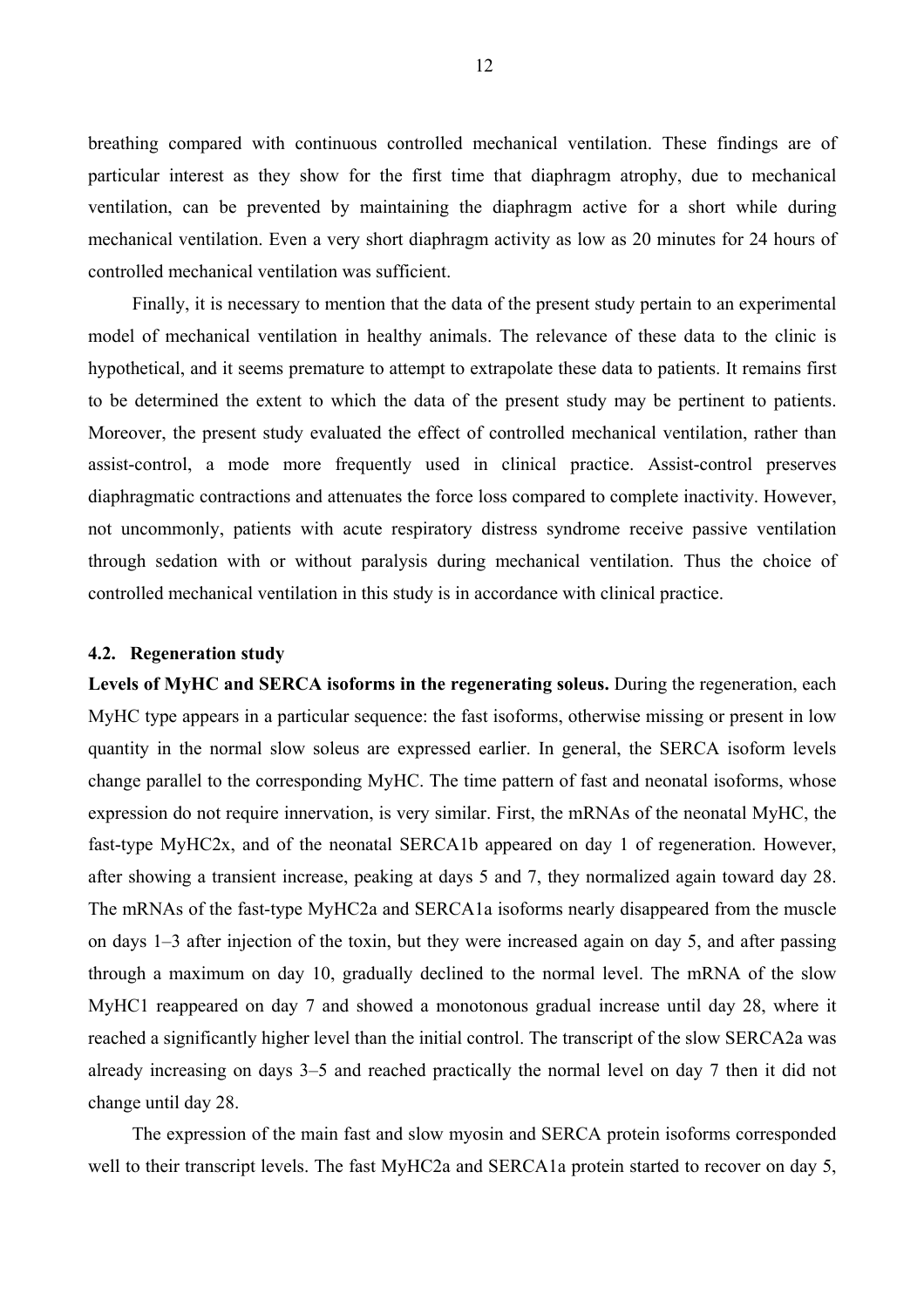reached their maximum on day 10, and declined to the level of control muscles. The slow MyHC1 appeared on day 7, continuously increased until day 28, and then reached a value equal to the untreated controls. It is noteworthy that SERCA2a was already detectable on days 5–10, and then it increased on day 21 to the normal level and remained there until day 28, so the appearance of slow SERCA mRNA and protein precede the slow MyHC by 2–4 days in the differentiation stage.

Level of calcineurin A in the regenerating soleus. The focus was set on days 5 and 10, time points representing the situation, respectively, before and after the muscle comes again under neuronal control. In the normal muscles, the active subunit of calcineurin, the calcineurin A (CnA) protein was readily detectable by Western blotting but after notexin injection it transiently disappeared on days 1–3, presumably because of the high levels of reactive oxygen and nitrogen species, which are known to be deleterious to calcineurin. It re-emerged on days 5–10, after which it remained at about the normal level until day 28 of regeneration. The early expression is most likely of myofiber origin, because even in this early stage of regeneration, primitive desminexpressing myofibers/myotubes already dominate over the other type of cells that populate a regenerating muscle, and macrophages apparently do not express high levels of CnA. In denervated regenerating muscles, like in innervated controls, the CnA protein levels were also low on day 5, but they failed to normalize after 10 days. The calcineurin enzyme activity also dropped to about 50% of the control level on day 5 of regeneration and completely recovered on day 10 in innervated muscles. In contrast, in denervated muscles no recovery was observed. Therefore, the restoration of the calcineurin activity was strictly dependent on the nerve and it correlated with the levels of CnA. Our group also measured the level of calcineurin  $A\alpha$ ,  $A\beta$  and MCIP1.4 mRNA in this experiment. We found that mRNA levels of CnA $\alpha$  and A $\beta$  did not changed significantly; however, the trends were similar to the time course of the protein. The modulatory calcineurin interacting protein (MCIP1.4) is strongly induced by the calcineurin activity because its promoter includes a repeat of NFAT-binding sites.

 These data supports that the nerve-dependent increase of calcineurin activity is a critical part of slow muscle differentiation and is an essential step to translocate transcription factors to the nucleus in order to generate larger amounts of slow myosin mRNAs. Which regulators in this process mediate the nerve influence on calcineurin remains unknown. Since in regenerating soleus muscle, calcineurin protein and activity but not its mRNA level showed an innervation-dependent increase, either the rate of CnA translation or the stability of the protein must be affected in these conditions. Taken together these results show that the nerve-dependent increases of calcineurin (and MCIP1.4 mRNA) levels preceded the replacement of fast myosin transcripts by the slow type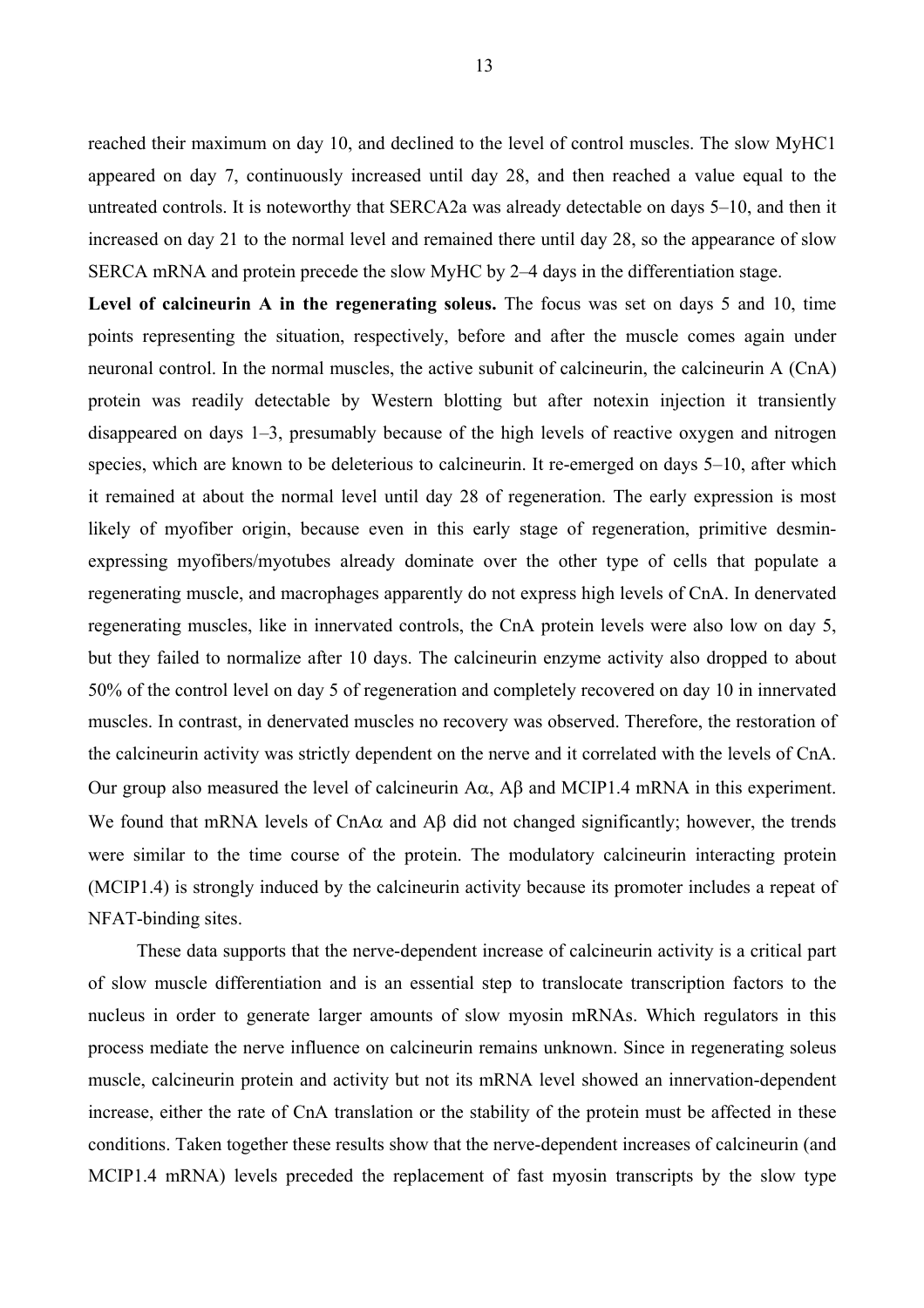MyHC1 mRNA, on days 5–10, but not the increase of slow SERCA2a mRNA. Finally, an approach extending our study found that inhibition of calcineurin does not prevent SERCA2a expression in regenerating muscles.

## **5. CONCLUSION**

The first part of the study showed that controlled mechanical ventilation exerted early and severe alterations in gene expression that may play a role in diaphragm dysfunction and atrophy observed during mechanical ventilation. Passive shortening did not exert additional effect compared to disuse. Data of deconditioning were very similar to those observed in the diaphragm during controlled mechanical ventilation suggesting a predominant role of deconditioning in MV. Maintaining the diaphragm active even for a relatively short period of time during the course of controlled mechanical ventilation was associated with preservation of the diaphragm fiber dimensions and expression of transcription factors. This study highlights the fact that intermittent spontaneous breathing was an efficient tool to protect the diaphragm against the detrimental effects of controlled mechanical ventilation.

Two of the markers (MyHC, SERCA) that were examined in the mechanical ventilation study changed more dynamically in the regeneration model. This allowed a deeper insight into the regulation of these proteins. In non-adapting muscles the fast and slow MyHC and SERCA isoforms are expressed in a coordinated fashion. One candidate regulator of MyHC1 is calcineurin, of which activity was measured in innervated and denervated regenerating soleus muscle. The detailed time course of the regeneration revealed that the re-expression of SERCA2a precedes the MyHC1 and the CnA activity increase. This suggests the different regulation of these proteins, which is confirmed by other studies in our laboratory.